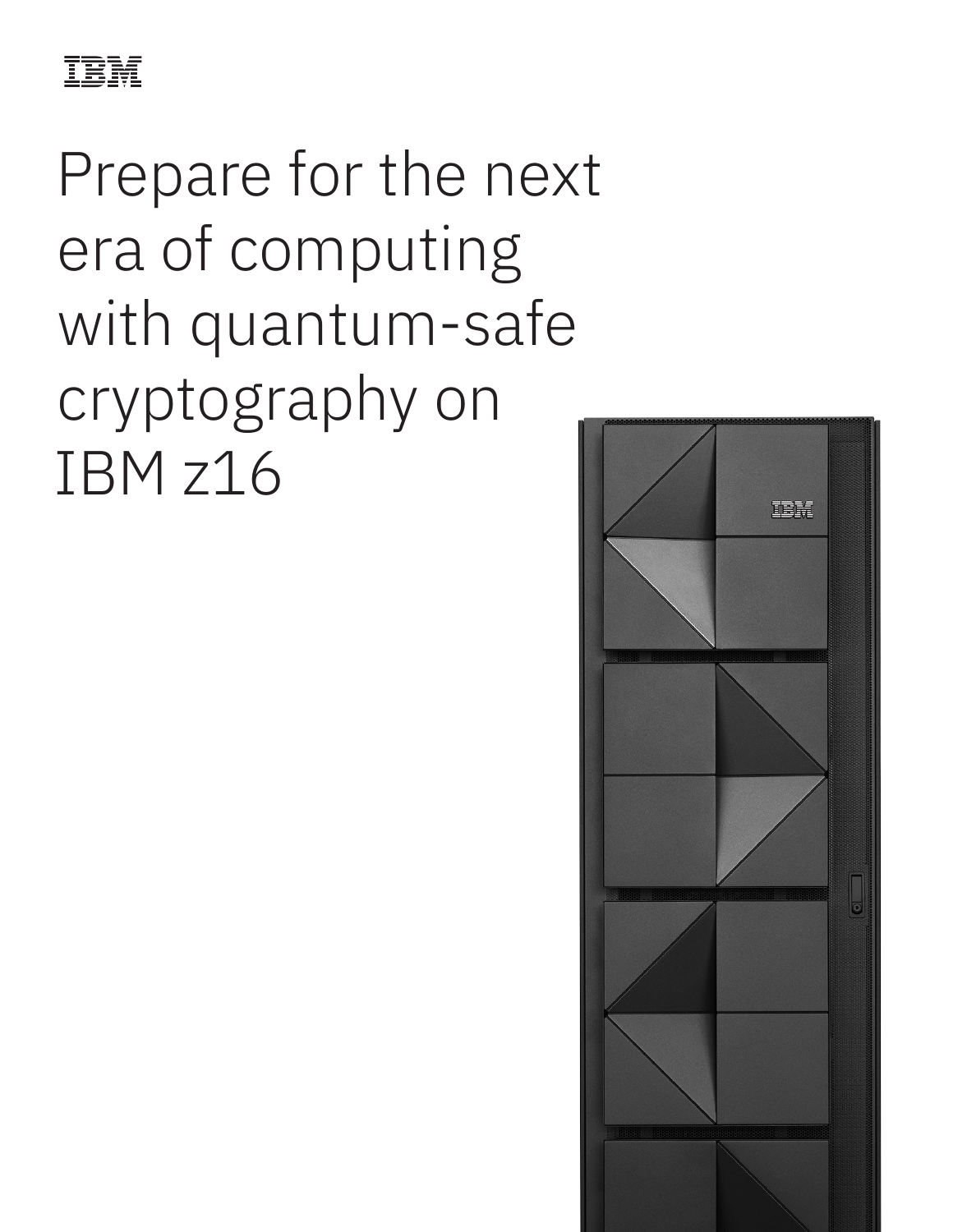## **The security impact of quantum computing**

Quantum computing is being referred to as the next technology revolution. When a sufficiently powerful quantum computer is available, it will open up new possibilities to solve challenging problems that classical computers can't address. There are many exciting applications in industries including pharmaceuticals, finance, and manufacturing. The problem is, quantum computers will also be able to solve the math problems that give many cryptographic algorithms their strength, which will have a significant impact on the classical encryption, hashing and public key algorithms we use today.

Quantum algorithms running on sufficiently powerful quantum computers have the potential to weaken or break core cryptographic primitives that we use to secure systems and communications. The fact that these algorithms can be broken leaves the foundation for global digital security at risk. Organizations relying on weak algorithms will be at risk of major data breaches. Temporary solutions like increasing RSA or ECC key size, will only buy a little time — like extra months, not extra years<sup>1</sup>.

## **Keep a step ahead with quantum-safe cryptography**

Organizations and standards bodies are taking action to address the threat. The National Institute of Standards and Technology (NIST) initiated a process to solicit, evaluate and standardize new public-key cryptographic algorithms that can resist threats posed by both the classical computers we have today and quantum computers that will be available in the future. Following three rounds of evaluation, NIST plans to select a small number of new quantum-safe algorithms this year and have new quantum-safe standards in place by 2024. As part of this program, IBM researchers have been involved in the development of three quantum-safe cryptographic algorithms based on lattice cryptography which are in the final round of consideration: CRYSTALS-Kyber, CRYSTALS-Dilithium and Falcon.

Fortunately, we have time to implement quantum-safe solutions before the advent of large-scale quantum computers — but not much time. We don't know when a large-scale quantum computer capable of breaking public key cryptographic algorithms will be available, but experts predict that this could be possible by the end of the decade. And, sensitive data with a long lifespan is already vulnerable to "harvest now, decrypt later" attacks: hackers can harvest encrypted data today and store it for later when they can decrypt it using a quantum computer. Organizations in the United States and Germany have already issued requirements

for government agencies to begin quantum-safe modernization planning and start using hybrid schemes for protection in high-security applications by using a combination of both classical algorithm and quantum-safe algorithm.

Based on past experience, NIST expects most organizations will need between 5 to 15 years to implement new public-key standards once they are available, so they advise beginning the transition as soon as possible2. NIST advises taking action now, as it will help make the transition process less expensive, less disruptive, and reduce the likelihood of mistakes.

### **Future proof your business with IBM z16™**

As we prepare for a quantum world, IBM is committed to developing and deploying new quantum-safe cryptographic technology. IBM z16 is the industry's first quantum-safe system, protected by quantum-safe technologies across multiple layers of firmware, to help protect your business-critical infrastructure and data from quantum attacks<sup>3</sup>.

IBM z16 quantum-safe secure boot technology protects system integrity by using quantum-safe and classical digital signatures to perform a hardware-protected verification of the IML firmware components. This protection is anchored in a hardware-based Root of Trust for the firmware chain of trust. This quantum-safe technology is designed to provide a double layer of protection by using a dual signature scheme which employs classical and quantum-safe cryptographic algorithms to ensure the server starts safely and securely by keeping unauthorized firmware (malware) from taking over your server during system start-up.

Now is the time to start planning for the replacement of hardware, software and services that use public-key and weak symmetric key cryptography. IBM z16™ positions you to begin using quantumsafe cryptography along with classical cryptography as you begin modernizing existing applications and building new applications. IBM z16, with Integrated Cryptographic Service Facility (ICSF HCR77D1), the Crypto Express 8S, TKE 10.0 and other security features provide the vehicle to take advantage of these quantum-safe capabilities.

IBM z16 will enable a number of critical client use cases across many industries with the following capabilities:

- Quantum-safe key generation
- Quantum-safe encryption
- Quantum-safe hybrid key exchange schemes
- Quantum-safe dual digital signature schemes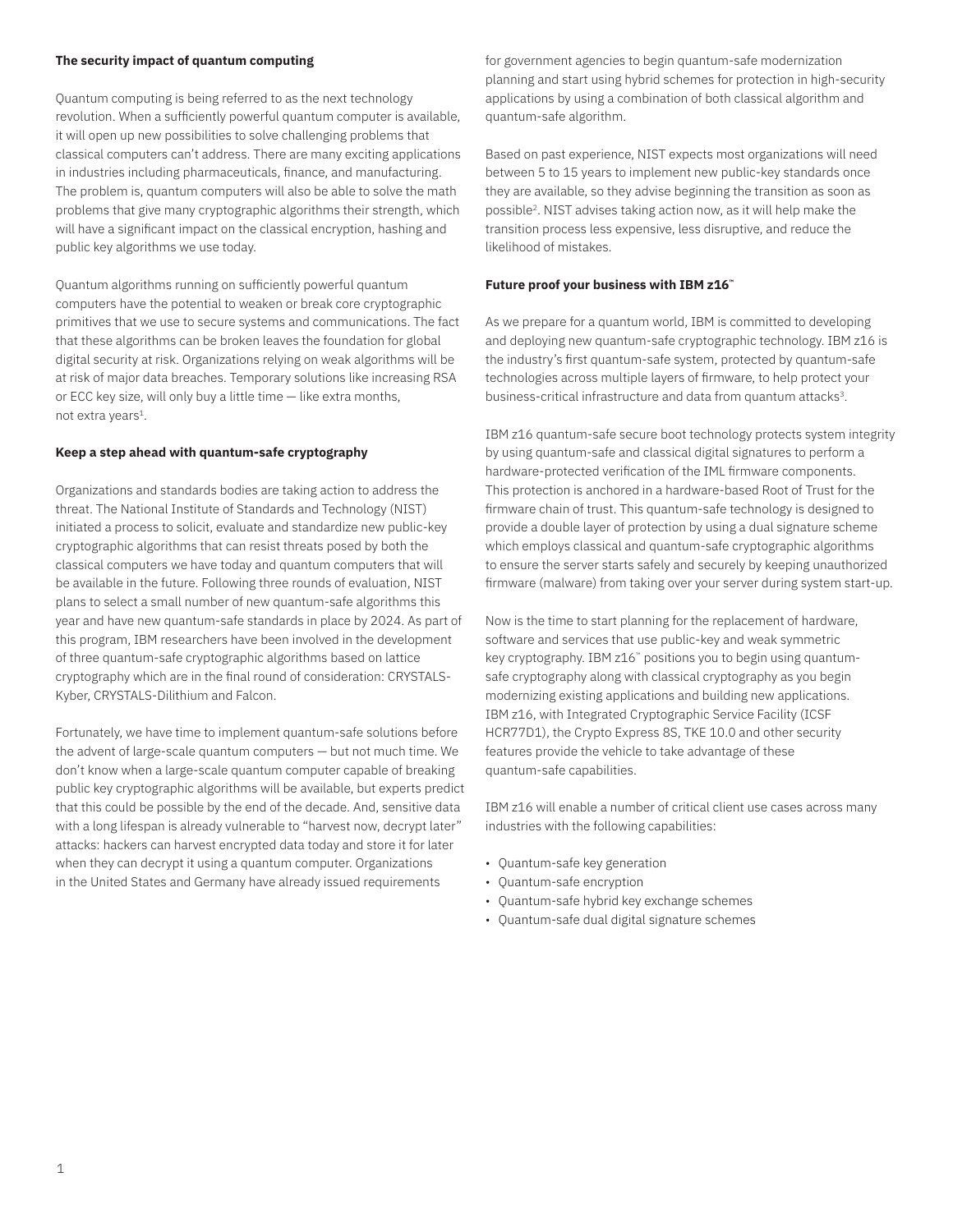## **Tools and services to help accelerate your journey to quantum-safe security**

As you prepare to adopt new quantum-safe standards, there are several key milestones to follow:

- Discover and classify data: Start by classifying the value of your data and understanding compliance requirements. This helps you create a data inventory.
- Create a crypto inventory: Once you have classified your data, you will need to identify how your data is encrypted, as well as other uses of cryptography to create a crypto inventory that will help you during your migration planning. Your crypto inventory will include information like encryption protocols, symmetric and asymmetric algorithms, key lengths, crypto providers, etc.
- Embrace crypto agility: The transition to quantum-safe standards will be a multi-year journey as standards evolve and vendors move to adopt quantum-safe technology. Use a flexible approach and be prepared to make replacements. Implement a hybrid approach as recommended by industry experts by using both classical and quantum-safe cryptographic algorithms. This maintains compliance with current standards while adding quantum-safe protection.

IBM z16 offers several tools to help you discover how cryptography is used in applications to aid in developing a crypto inventory for migration and modernization planning. As you create your crypto inventory, IBM z16 provides new instrumentation that can be used to track cryptographic instruction execution in the CP Assist for Cryptographic

# Milestones Towards Quantum-Safety



\* Algorithms must also be adopted into relevant standards

Functions (CPACF). Additionally, IBM Application Discovery and Delivery Intelligence (ADDI) software has been enhanced with capabilities to discover where and what crypto is used in applications. Other tools that aid in crypto discovery on the platform include IBM ICSF Crypto Usage Tracking, the IBM Crypto Analytics Tool (CAT), and z/OS® Encryption Readiness Technology (zERT).

IBM Z Lab Services offers a Quantum Safe Risk Assessment to help you discern how your technology may fare against quantum threats, and review steps you can take today to prepare. This assessment will help you discover and map your critical services relying on encryption, inventory your encrypted data and encryption artifacts (keys, certificates), evaluate risks in the pre- and post-quantum era and develop a transition roadmap including the latest quantum-safe technologies.